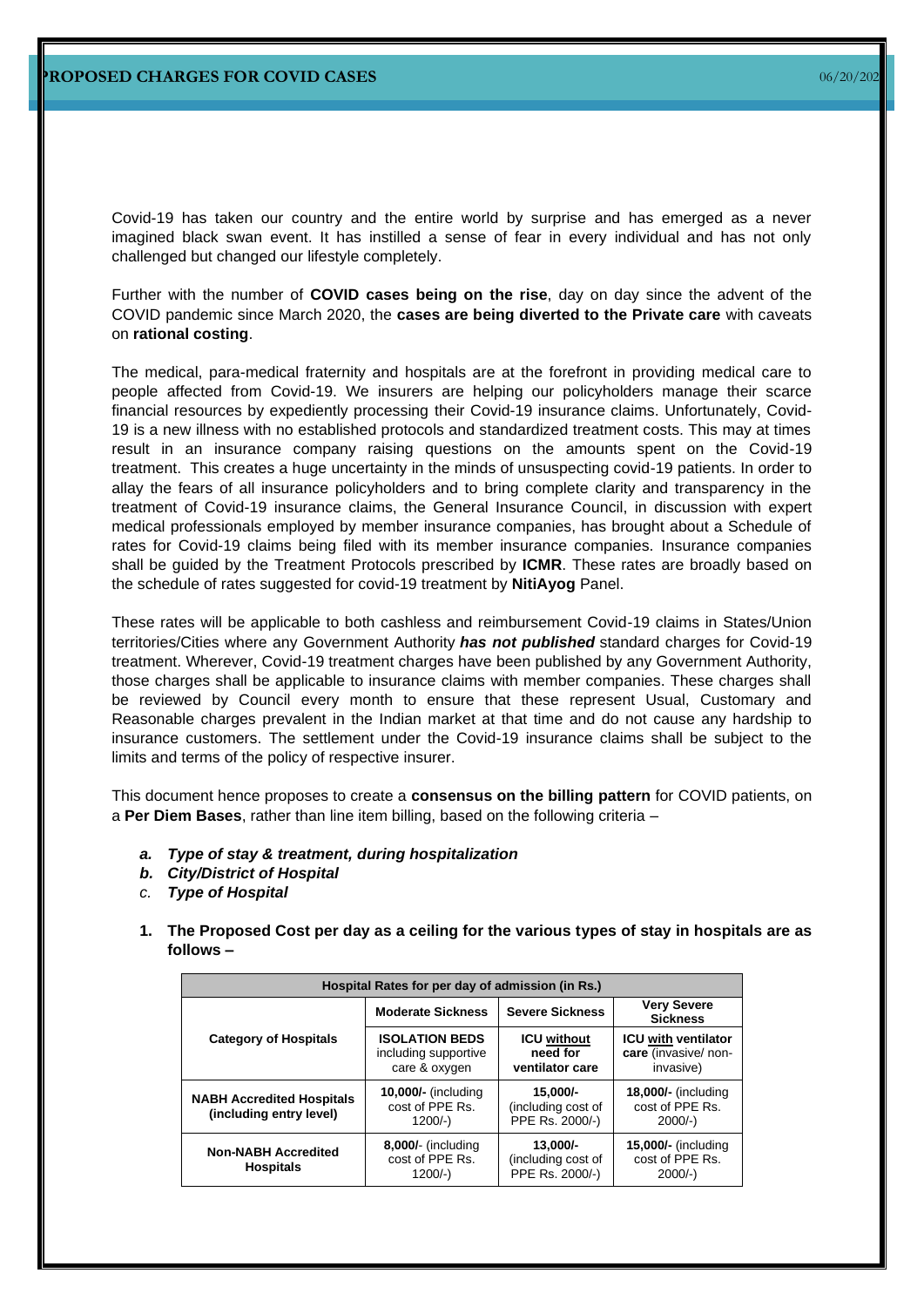# **Inclusions are –**

- Consultation
- Nursing Charges
- Room Stay & Meals
- COVID testing
- Monitoring & Investigations –Biochem& Imaging; Physiotherapy
- PPE
- Drugs & Medical Consumables
- Biochemical Waste Management & other Protective gear
- Bed side procedures like Ryles tube insertion, urinary tract Catheterization

## **Exclusions Per Diem Bases are –**

- Interventional Procedures like, but not limited to, Central Line insertion, Chemoport Insertion, bronchoscopic procedures, biopsies, ascitic /pleural tapping, etc, which may be charges at the rack rate as on 31st December 2019
- High end drugs like Immunoglobulins, Meropenem, Parentral Nutrition, Tocilizumab, etc to be charged at MRP
- High end investigations like MRI, PET scan to be charges at rack rates of hospital as on 31st December 2019
- **Dead body storage & carriage @INR 5000/-**
- **Treatment of any co-morbid conditions, an additional amount of up to INR 5000/- would be allowed**
- **2. Geographically, the proposed rates are for hospitals as given below –**

|                              | % of CELING RATE |  |  |  |  |
|------------------------------|------------------|--|--|--|--|
| <b>Type of City/District</b> | <b>PER DAY</b>   |  |  |  |  |
| <b>Metropolitan Cities</b>   | $100\%$          |  |  |  |  |
| <b>Othe State Capitals</b>   | 90%              |  |  |  |  |
| Rest of the country          | 75%              |  |  |  |  |

3. As per the type of Hospital, based on the infrastructure & expertise available –

|                             |             | $\#$ of Minimum             | $%$ of ceiling rate |  |  |
|-----------------------------|-------------|-----------------------------|---------------------|--|--|
| <b>Type of Hospital</b>     | $#$ of beds | <b>Specialities offered</b> | per day             |  |  |
| <b>Tertiary Hospital</b>    | >100        |                             | $100\%$             |  |  |
| <b>Nursing Homes</b>        | 50-100      | 4                           | 80%                 |  |  |
| <b>Standalone Hospitals</b> | $> \! 50$   |                             | 65%                 |  |  |

\*\* Each Hospital to have an Operational ICU& OT